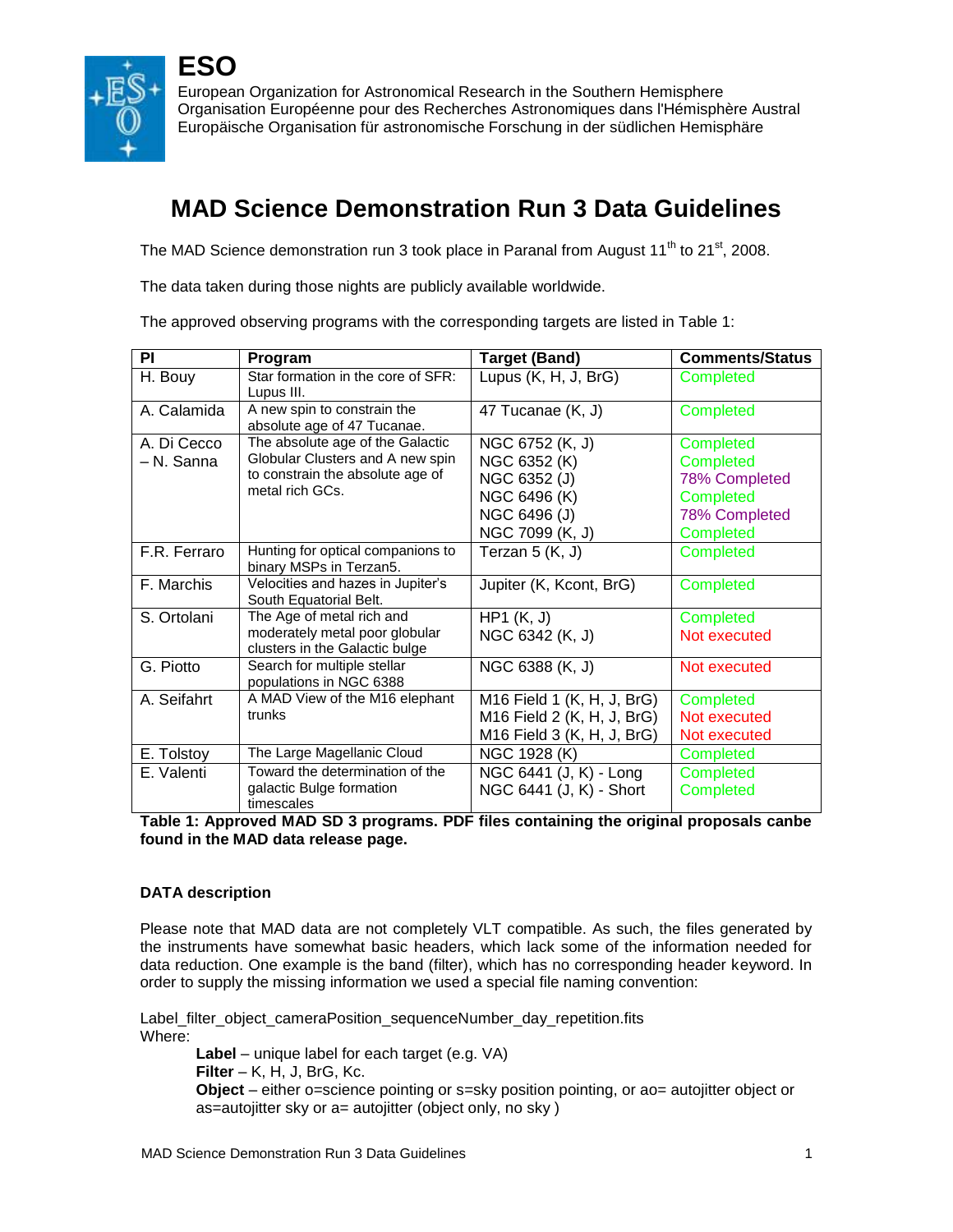

**ESO**

European Organization for Astronomical Research in the Southern Hemisphere Organisation Européenne pour des Recherches Astronomiques dans l'Hémisphère Austral Europäische Organisation für astronomische Forschung in der südlichen Hemisphäre

**Camera position** – pX where X corresponds to a jitter position (0,1,2,3…) **Sequence Number** – nX where X corresponds to a consecutive image obtained on the same position (X=0,1,2,3,...). It is the equivalent of NINT. **Day –** day of the year when the image was taken (e.g. 229=2008-08-15 (local time), 2008-08-16 (UT time)). **Repetition** – non-consecutive repetition of the same setting (0001, 0002, etc.).

E.g. *VA\_J\_ao\_p0\_n0\_229\_0003.fits* and *VA\_K\_as\_p2\_n0\_229\_0002.fits* are two images taken the same night (2008-08-15) of NGC 6441 (VA): the first file is an autojitter object, third sequence, first camera position in J band; the second file is an autojitter sky, second sequence, second camera position in K band.

As another example: the series of frames:

JF\_ao\_Kc\_p0\_n0\_230\_0001.fits JF\_ao\_Kc\_p0\_n0\_230\_0002.fits JF\_ao\_Kc\_p0\_n0\_230\_0003.fits

Correspond to 3 frames of Jupiter observed on August  $16<sup>th</sup>$  in Kcont band for the same camera position (p0). The corresponding sky frames are:

JF\_as\_Kc\_p0\_n0\_230\_0001.fits JF\_as\_Kc\_p0\_n0\_230\_0002.fits JF\_as\_Kc\_p0\_n0\_230\_0003.fits

Calibration data have a slightly different naming convention. There are three types of labels, corresponding to the three types of calibration data taken with MAD:

- 1. **Dark frames** usually taken every day for the DIT (detector integration time) used for science and other calibrations. These files are named *calib\_dark\_DIT\_p0\_nX\_day\_00XX.fits* For example, *calib\_dark\_10\_p0\_n0\_225\_0001.fits* is a dark frames with integration time of 10 sec. All darks are taken at camera position 0 (p0 corresponding to center field,  $x=0, y=0$ )
- 2. **Twilight sky flat fields** usually taken each night, during twilight, but not always, depending on weather conditions and opportunity. The files are named *calib\_flat\_filter\_p0\_nX\_day\_00XX.fits*. The filter is either K, H, J, Kcont or BrG. All images are taken with the telescope at zenith and the IR camera fixed at position 0 (p0)
- 3. **Standard star images**  open loop observation of a standard star. The files are named: *calib\_std\_filter\_p0\_n0\_day\_00XX.fits.* The standard stars were observed either in camera position p0 and manually dithered across the array or using the autojitter template.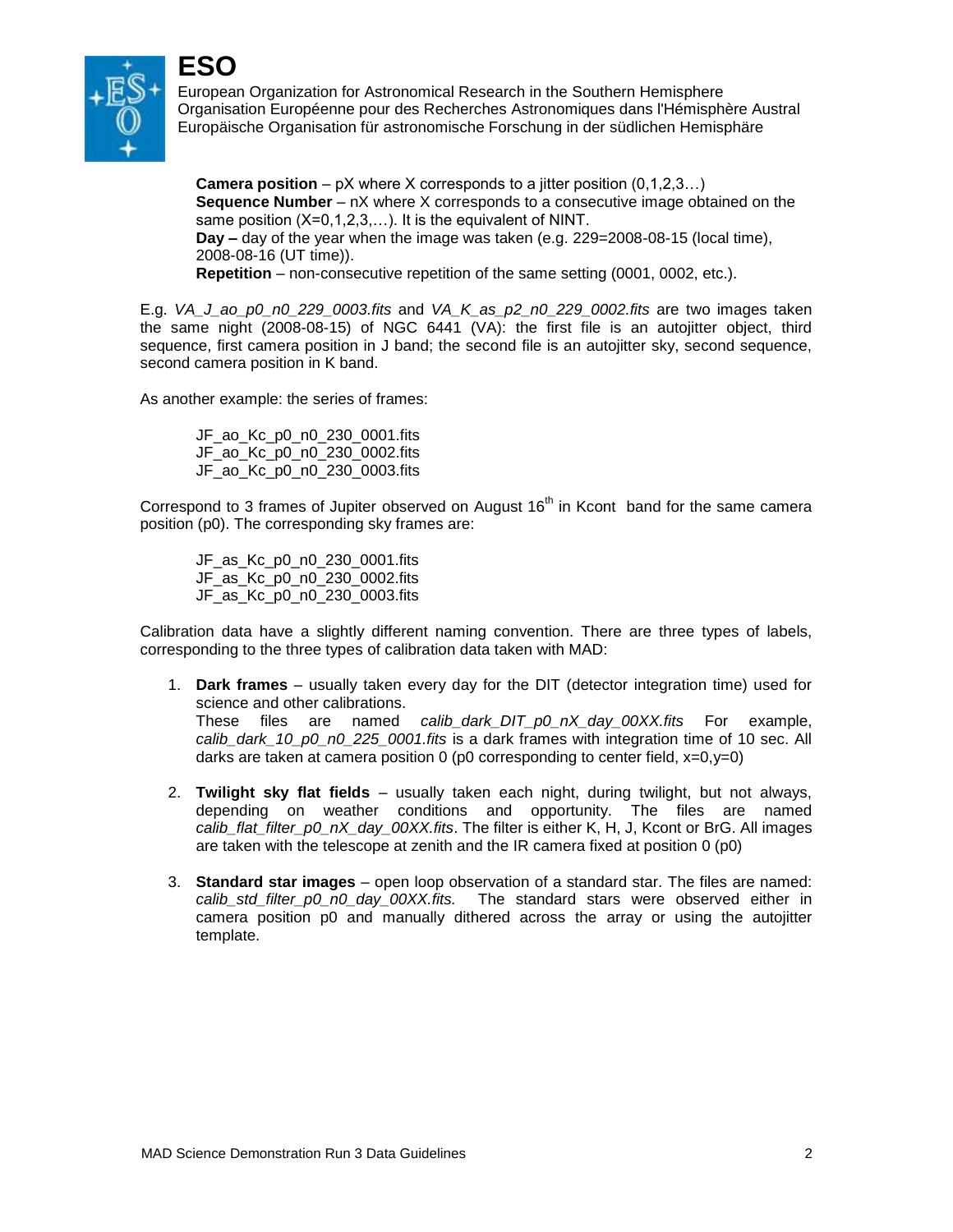

European Organization for Astronomical Research in the Southern Hemisphere Organisation Européenne pour des Recherches Astronomiques dans l'Hémisphère Austral Europäische Organisation für astronomische Forschung in der südlichen Hemisphäre

## **DATA Retrieval: Science data**

The packages are made by target. MAD data are:

| <b>Target (Band)</b>    | Label           |
|-------------------------|-----------------|
| Lupus III               | <b>BO</b>       |
| 47 Tucanae              | CА              |
| NGC 6752                | DC1             |
| <b>NGC 6352</b>         | DC <sub>2</sub> |
| <b>NGC 6496</b>         | DC3             |
| <b>NGC 7099</b>         | DC4             |
| Terzan 5                | FE              |
| Jupiter                 | JF              |
| HP1                     | OR1             |
| M16                     | SE <sub>1</sub> |
| <b>NGC 1928 Field 1</b> | TO <sub>1</sub> |
| <b>NGC 1928 Field 2</b> | TO <sub>2</sub> |
| <b>NGC 6441</b>         | VA              |

**Calibration Data:** calibration data are collected in a single package for SD run 3 (August 2008).

#### **Nightlogs**

Manual logs were taken each night to record files, activities and comments. The users can download the logs in simple txt ASCII format for each night from the MAD SD page.

| <b>Night</b> | Day of the year | File               |
|--------------|-----------------|--------------------|
| 2008-08-11   | 224-225         | log_2008-08-11.txt |
| 2008-08-12   | 225-226         | log_2008-08-12.txt |
| 2008-08-13   | 226-227         | log_2008-08-13.txt |
| 2008-08-14   | 227-228         | log_2008-08-14.txt |
| 2008-08-15   | 228-229         | log_2008-08-15.txt |
| 2008-08-16   | 229-230         | log_2008-08-16.txt |
| 2008-08-17   | 230-231         | log_2008-08-17.txt |
| 2008-08-18   | 231-232         | log_2008-08-18.txt |
| 2008-08-19   | 232-233         | log_2008-08-19.txt |
| 2008-08-20   | 233-234         | log_2008-08-20.txt |
| 2008-08-21   | 234-235         | log_2008-08-21.txt |

In addition, please find below a night-by-night breakdown:

| <b>Night</b> | On sky observations |
|--------------|---------------------|
| 2008-08-11   | Twilight flats, K   |
|              | DC2-N6352, K        |
|              | SE1-M16, K          |
|              | Std star S234E, K   |
|              | DC3-N6496, K        |
|              | Std star S889E, K   |
|              | DC4 - N7099, K      |
|              | CA - 47Tuc, K       |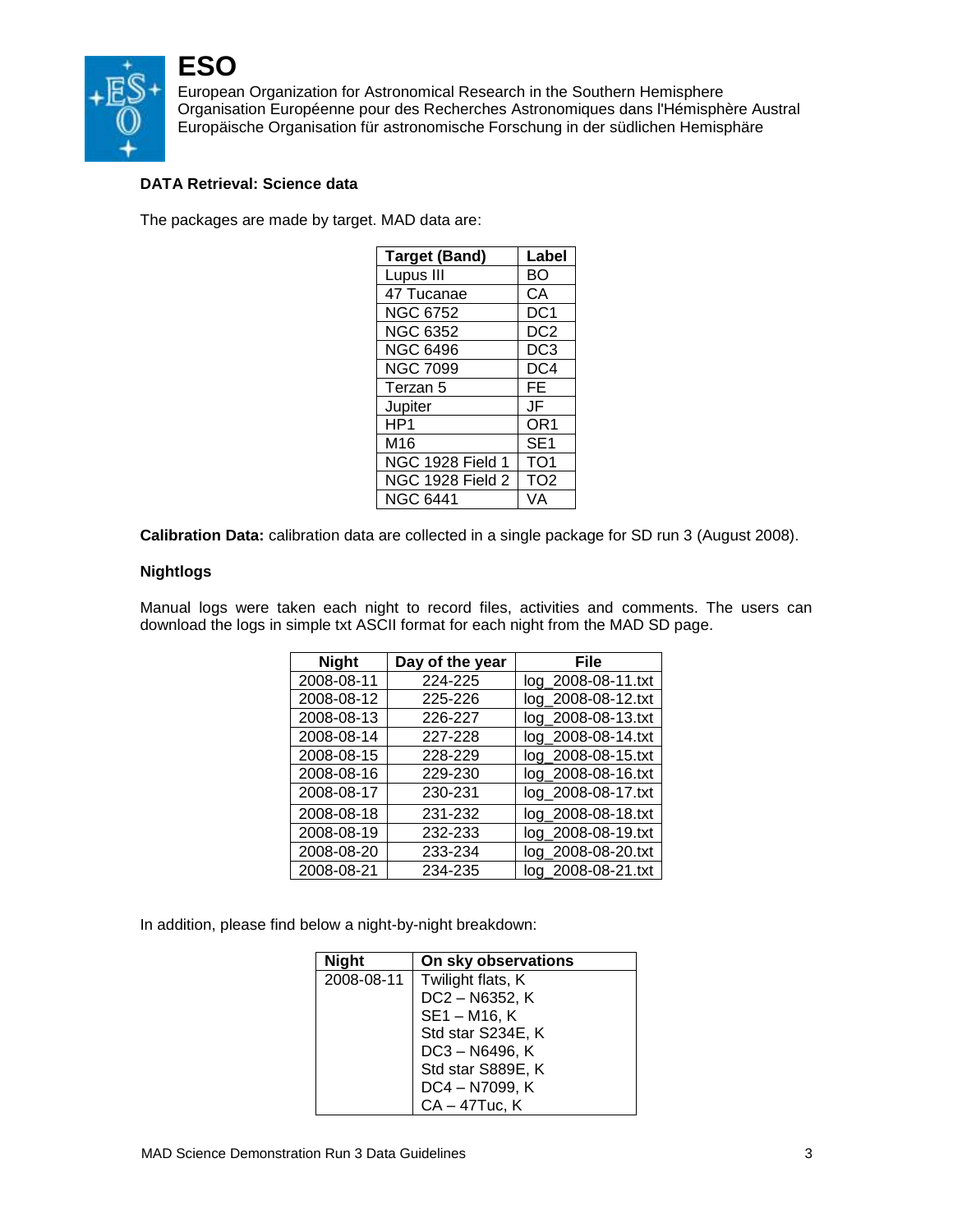

European Organization for Astronomical Research in the Southern Hemisphere Organisation Européenne pour des Recherches Astronomiques dans l'Hémisphère Austral Europäische Organisation für astronomische Forschung in der südlichen Hemisphäre

| 2008-08-12 | Twilight flats, J             |
|------------|-------------------------------|
|            | Std star S867V                |
|            | DC2-N6352, J                  |
|            | DC3-N6496, J                  |
|            | DC4 – N7099, J                |
| 2008-08-13 | Twilight flats, H             |
|            | Std star S867V                |
|            | BO - Lupus, H                 |
|            | DC2-N6352, K                  |
|            | DC1-N6752, K                  |
|            | CA – 47Tuc, K                 |
|            | TO1 – N1928, K                |
|            | Std star P533D, K             |
|            | Std star P533D, J             |
| 2008-08-14 | Twilight flats, BrG           |
|            | Std star S867V                |
|            | BO - Lupus, BrG               |
|            | SE1-M16, BrG                  |
|            | SE1 - M16, K                  |
|            | OR1-HP1, K                    |
|            | DC1-N6752, K                  |
|            | DC4-N7099, J                  |
|            | CA - 47 Tuc, J                |
|            | Std star S294D, (J,K)         |
|            | TO1 – N1928, K                |
| 2008-08-15 | Twilight flats, K             |
|            | BO-Lupus, K                   |
|            | VA - N6441, (K,J)             |
|            | CA – 47Tuc, J                 |
|            | Std star S294D, (J, K)        |
|            | TO2 – N1928, K                |
| 2008-08-16 | Twilight flats, J             |
|            | JF - Jupiter, (K, Kcont, BrG) |
|            | OR1-HP1, J                    |
| 2008-08-17 | Twilight flats, Kcont         |
|            | Technical tests, K            |
|            | FE - Terzan 5, K              |
|            | Std Star S234E, K             |
| 2008-08-18 | No observations, bad weather  |
| 2008-08-19 | Twilight flats, J             |
|            | BO - Lupus, J                 |
|            | SE1 – M16, (J, H,K, BrG)      |
| 2008-08-20 | Twilight flats, H             |
|            | Std star S867V, J             |
|            | FE - Terzan 5, J              |
|            | DC1-N6752, J                  |
|            | CA – 47Tuc, K                 |
| 2008-08-21 | Twilight flats, K             |
|            | Technical tests, (K, H)       |
|            | FE-Terzan 5, K                |
|            | Std star S234E, (K, J)        |
|            | DC1-N6752, J                  |